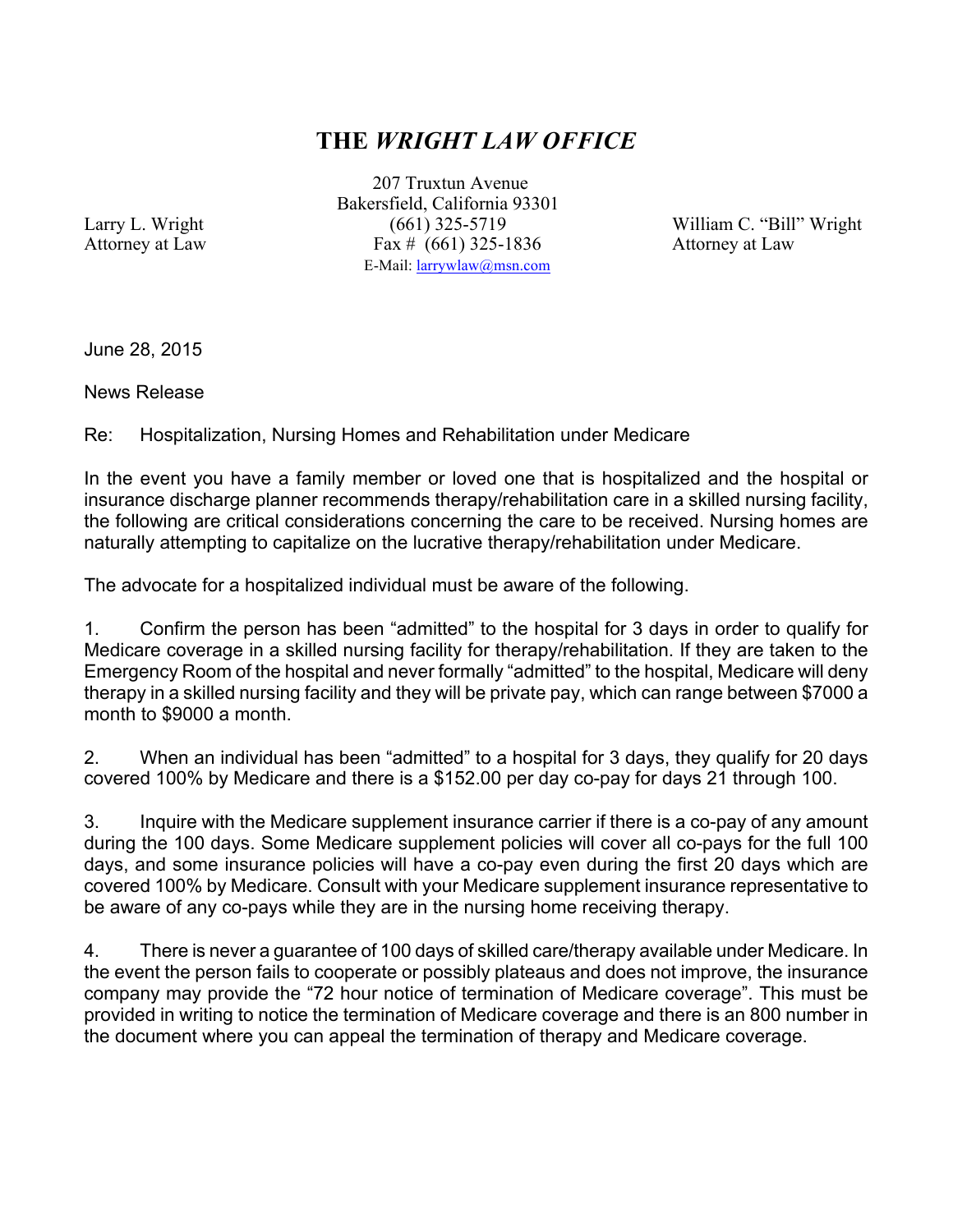5. In the event your family member in the nursing home has ended their "Medicare coverage", and you the family, not the health insurance representative or nursing home, determine that the person cannot be properly taken care of at home or in an assisted living facility, and does require nursing home level of care**, inform the nursing home that you are either paying private pay or going to qualify for Medi-Cal.**

## **Contact your family members attending physician to have them send an "admitting order" to the nursing home stating they require nursing home level of care. The doctor is who will specifically determine if a person requires nursing home care, not the insurance company and not the nursing home.**

There are some health insurance representatives that can be very aggressive in trying to essentially "force" people to leave the nursing home even if they cannot get proper care either at home or in an assisted living facility. If you are told that your family member would not qualify for nursing home care, they only have to not perform "2 out of 10 activities of daily living" in order to qualify for nursing home care, which is a very low qualifier. If you leave voluntarily, then you are characterized as a "voluntary dismissal" and they have no further responsibility.

There are also some nursing homes that attempt to essentially force people to leave when Medicare coverage ends, in order to fill the bed with another Medicare patient. The majority of nursing homes are now owned by large corporations that unfortunately too often view their bottom line as a priority instead of quality of care for the elderly.

## **A person cannot be forced to leave a nursing home when their Medicare coverage ends and they convert to either private pay or Medi-Cal.**

**When qualified for Medi-Cal, there is an automatic 7 day bed hold if an individual has to return to the hospital. If the family pays the private pay rate for the days in the hospital above 7days, the nursing home has to take the person back as a patient.**

**If a person goes from the nursing home to the hospital prior to qualifying for Medi-Cal or the family does not pay the private pay to hold the bed, the nursing home can refuse to take them back as a patient. This is another procedure the nursing homes are utilizing to essentially "evict" a person they do not want as a patient.**

I always recommend to use the "cookies and thorns" theory in dealing with a nursing home. Always give them cookies (compliments) when they do a good job, but also be prepared to be a thorn in their side and complain if necessary. You cannot be complacent and you cannot be overly aggressive in complaining as family members or you can cause your family member to be unknowingly evicted.

6. Specifically, determine if the spouse at home is capable of providing proper care and the family members should discuss if caring for an ill spouse at home is not going to be detrimental to their health. It is well-known the caregiver becomes a care receiver usually within a couple of